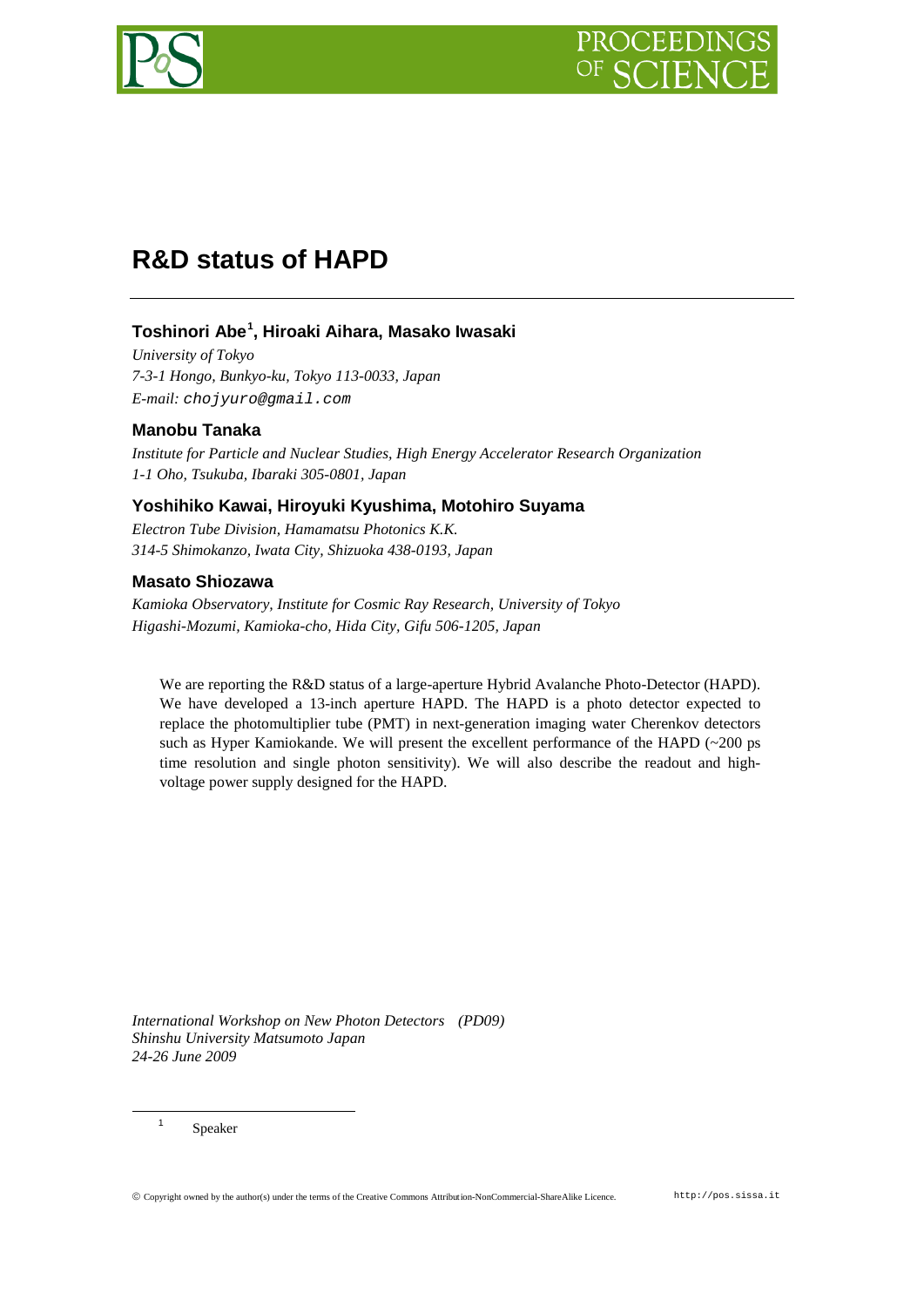### **1.Introduction**

We have successfully developed a large-aperture (13-inch) Hybrid Avalanche Photo-Detector (HAPD) and its readout system for next-generation imaging water Cherenkov detectors. We previously reported on the performance of prototypes [\[1\]\[2\]](#page-5-0)[\[3\]\[4\].](#page-5-1) Since then, we have made significant improvements in the HAPD developments. The readout system involves a fast sampling device; the HAPD needs two high-voltage (HV) power supplies to apply HV and bias voltage to the photo sensor in HAPD. We are presenting an improved fast sampling device and new compact high-voltage power supplies. We also present a new 8-inch aperture HAPD. This paper reviews the HAPD performance and its new developments. First we will discuss the HAPD structure, its operation principle, and its advantages over a photomultiplier tube (PMT). Then we will explain its readout system and the improvements made in the fast sampling device. Finally, we will report on new compact HV power supply and the newly developed 8-inch aperture HAPD.

# <span id="page-1-1"></span>**2.HAPD**

[Fig. 1](#page-1-0) illustrates the structure of the HAPD. The HAPD accelerates photo-electrons by applying a high voltage of 10 to 20 kV to bombard them into an avalanche diode (AD). Since the photo-cathode of the HAPD is grounded, the AD requires two positive high voltages (HV and HV-bias voltage) to function. Each photo-electron generates numbers of secondary electrons (5000 at 20 kV) and each newly produced electron then yields another few dozen electrons in the subsequent avalanche multiplication. The total gain of the HAPD is the product of the two. Due to the operation principle, HAPD has superiority to PMT in the following two ways: 1) larger gain at the first electron multiplicity stage; and 2) no dynode in electron multiplier. The pulse height resolution of a photo-detector depends on the gain at the first stage of electron multiplicity. The HAPD has significantly larger gain at the first stage  $(>1000)$  than that of a PMT  $(\sim 10)$ . HAPD was expected to have better pulse height resolution than PMT. The dynode leads variation in transit time distribution of secondary electrons. The variation results in deterioration of time resolution. There is no dynode in HAPD and HAPD is free from the problem. A more detailed discussion of the HAPD can be found in other literature [\[1\]\[2\]](#page-5-0)[\[3\].](#page-5-1)



<span id="page-1-0"></span>**Fig. 1 Overview of the HAPD structure**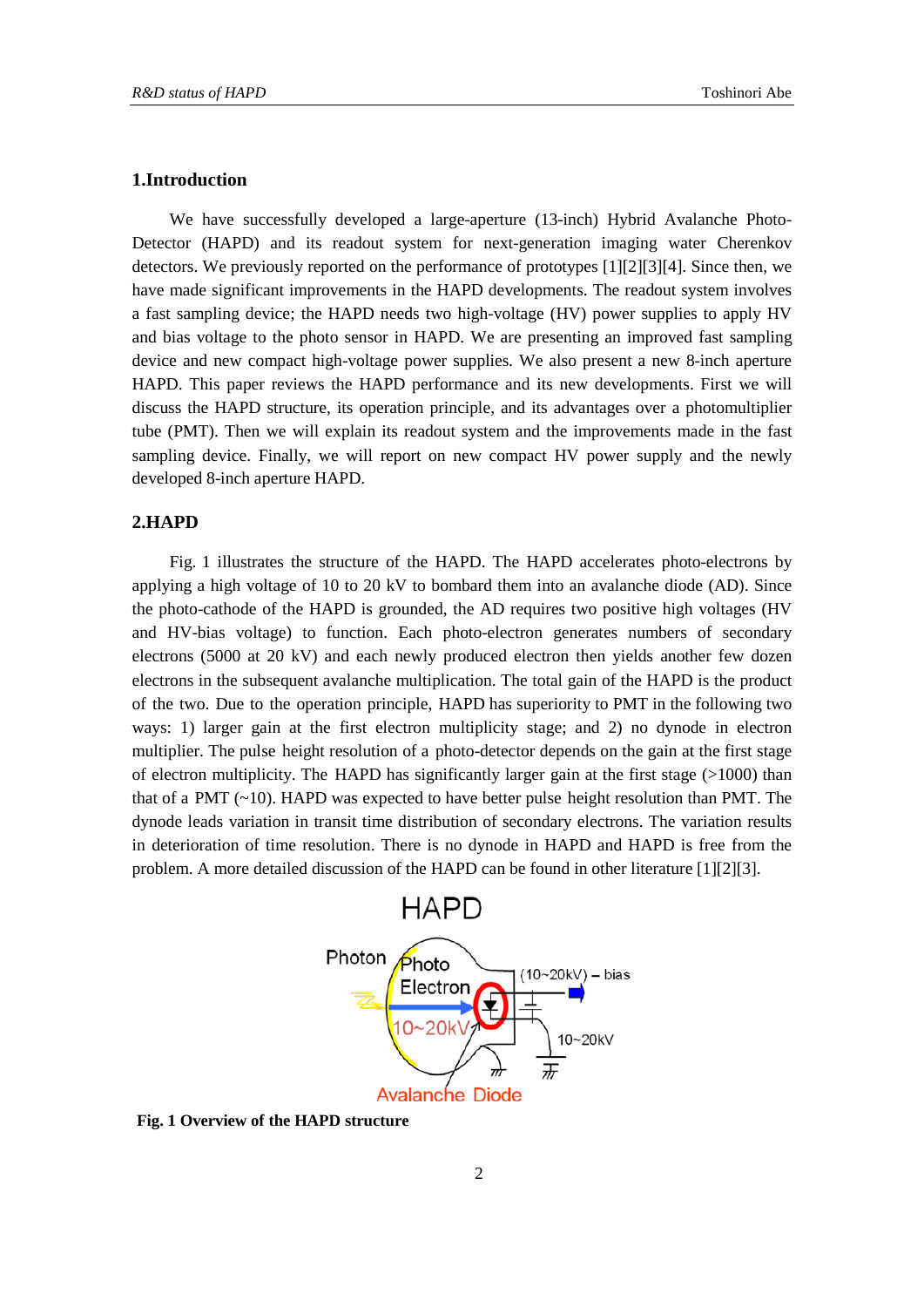[Table 1](#page-2-0) summarizes the characteristics of the HAPD as compared with those of PMTs. The HAPD performs better in time and pulse-height resolutions, but requires a dedicated readout system due to its smaller gain of  $\sim 10^5$ .

| Table T Summaly of performance comparison between the TIAT D and I MTS |                   |                    |                    |
|------------------------------------------------------------------------|-------------------|--------------------|--------------------|
| Parameters                                                             | 13-inch HAPD      | 13-inch PMT        | 20-inch PMT        |
| Time resolution (1P.E.)                                                | 190 ps $(\sigma)$ | 1400 ps $(\sigma)$ | 2300 ps $(\sigma)$ |
| Pulse height resolution (1P.E.)                                        | 24%               | 70%                | 150%               |
| Quantum efficiency                                                     | 20%               | 20%                | 20%                |
| Collection efficiency                                                  | 97%               | 70%                | 70%                |
| Power consumption                                                      | <<700mW           | 700mW              | 700mW              |
| Order of gain                                                          | $10^{5}$          | 10 <sup>7</sup>    | 10 <sup>7</sup>    |

<span id="page-2-0"></span>**Table 1 Summary of performance comparison between the HAPD and PMTs**

#### **3.Readout system and its improvements**

A more detailed description of the readout system can be found in [\[4\].](#page-5-2) We employed waveform sampling and digital signal processing (DSP). The system involves an analog memory cell (AMC) as a fast waveform sampler. The AMC resembles a Switched Capacitor Array [\[5\]](#page-5-3) but does not require an external clock pulse to switch the analog-switches of the hold capacitors. [Fig. 2](#page-2-1) shows the simplified equivalent circuit and the operation principles of the AMC. Each cell of the AMC consists of an analog-switch, a hold capacitor, and a delay buffer. ASIC was selected for the fabrication of the AMC. We had previously obtained a time resolution of 200 ps for one photo-electron (PE) signal and clear pulse height separation for up to six PEs for the prototype AMC with a sampling depth of 64 [\[4\].](#page-5-2)



<span id="page-2-1"></span>**Fig. 2 Conceptual structure and operation principles of the AMC**

Here, we will report on the further improvements made to the AMC. The improvements are as follows.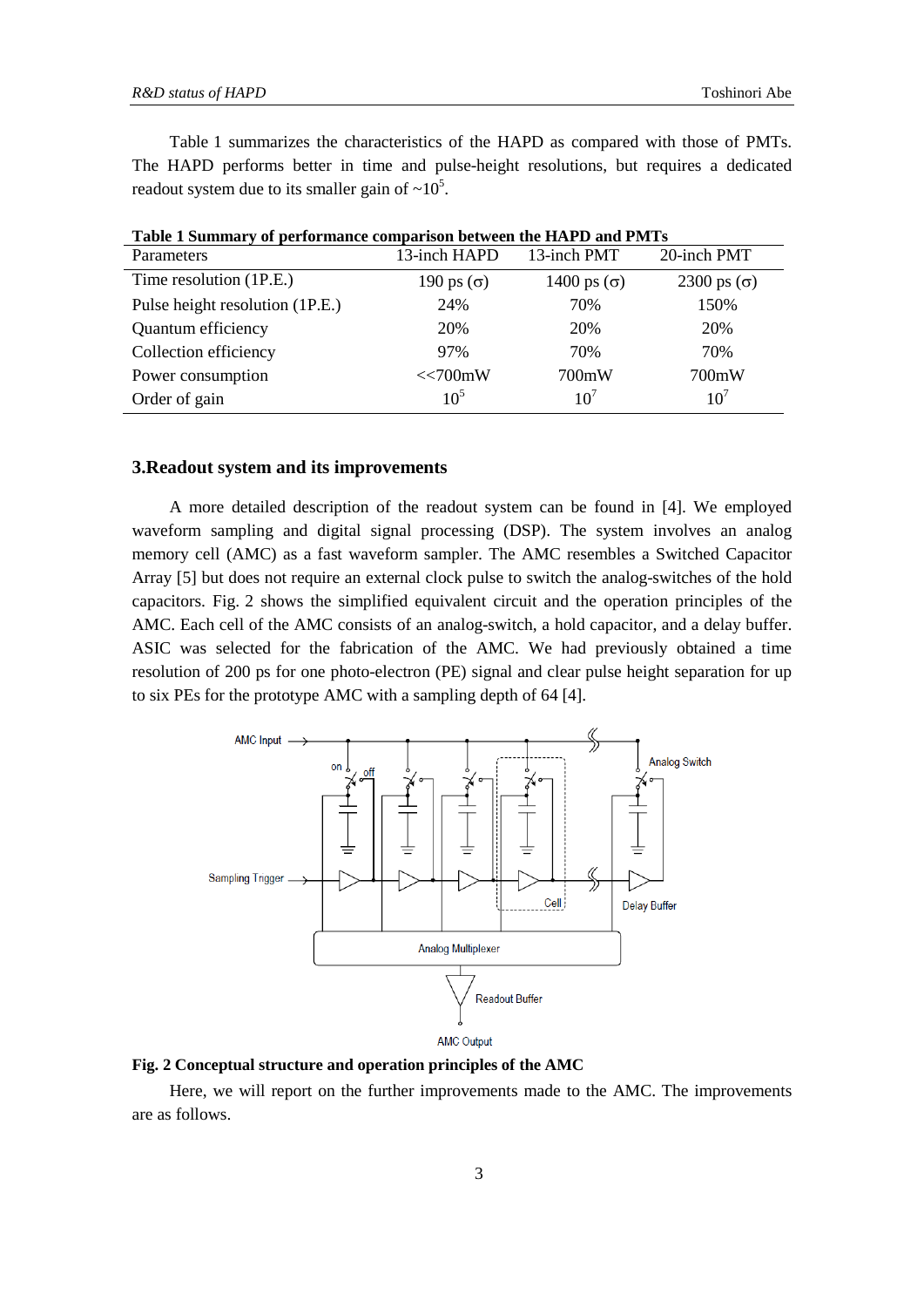- 1. The number of sampling depth was increased to 256.
- 2. A new function was implemented to correct systematic AC gain variation depending on sampling time.
- 3. The input analog bandwidth was improved.

So far, we developed the AMC with a sampling depth of 64 to optimize its performances such as pulse height resolution, pedestal variation between samples, and input dynamic range, separating the problems caused by a large sampling depth. The performances of the AMC with a sampling depth of 64 satisfied our requirements as discussed above. On the other hand, it is required that the AMC should measure the waveform length for 1µs, to use the AMC in imaging water Cherenkov detectors. It was not obvious to produce the AMC with sampling depth more than 100 by repeating the present electric circuit pattern, since the electric circuit layout modification with ASIC production might affect the AMC performances such as sampling intervals and pedestal variations. With a new prototype having a sampling depth of 256, we have achieved a sampling interval of 870±48 ps, equivalent to a sampling frequency of 1 GHz. We found negligible variations in the sampling intervals and no sampling time dependence in propagation time delay [\(Fig. 3\)](#page-3-0). We also found that pedestal variations between samplings are smaller than 2 mV. All findings suggest that the current circuit design is viable up to a depth of 256.



### <span id="page-3-0"></span>**Fig. 3 Propagation time delay between samplings [ps] vs. sampling number**

The previous AMC prototype showed variations in AC gain as a function of sampling time. For example, when feeding sine curve signals to the AMC, the amplitude of the signal output increased for later sampling time. The output amplitude at the last sampling was twice as large as that at the start of sampling when 120-MHz sine curve signals were input. The variation happened since the capacitance seen from the input side of the AMC changed with sampling time; the capacitance became small as sampling time became late (the number of hold capacitors connected to the AMC input line become smaller). The circuit pattern of the AMC resembled a low pass filter (see [Fig. 2\)](#page-2-1). The small capacitance passed fast analog signals. We have implemented a new function to reduce these variations. The current prototype AMC has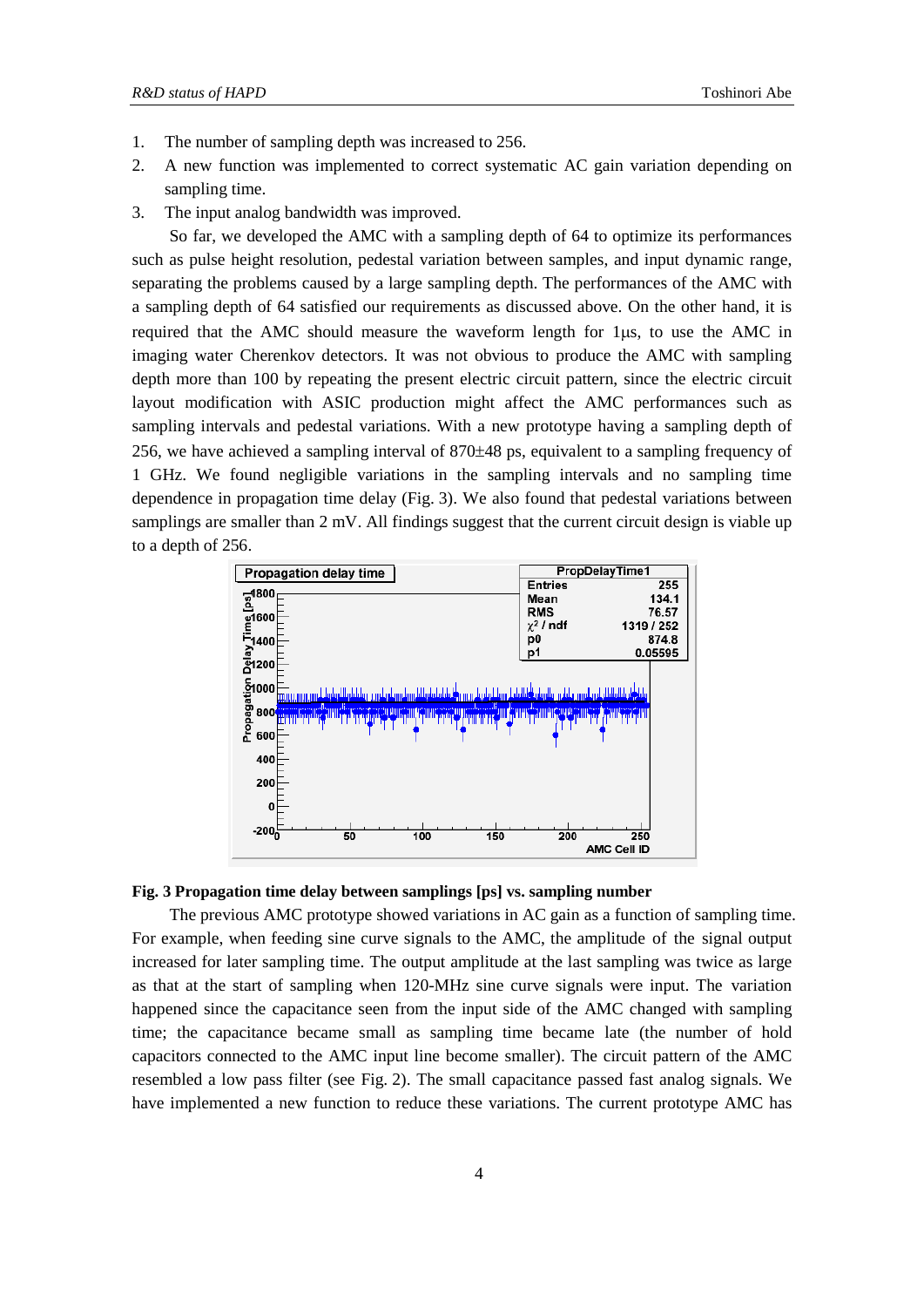shown that the difference in amplitudes between the first and last samplings is less than 5% when using 120-MHz sine curve input signals.

We have also improved the input bandwidth of the AMC. The input analog bandwidth of the AMC is restricted with its capacitance of the signal holding capacitor, switch size, and circuit composition. Since the input analog bandwidth of an AMC changes depending on an ASIC production process or an electric circuit layout, it was not easy to improve the bandwidth. By making not only optimization of parameters, such as the capacitance of the hold capacitor, but also the circuit correction to the AMC, a fast input analog signal can be inputted now. As a result, we expect that it can input now into the AMC to the analog signal of the half of the sample frequency of the AMC (500MHz). We confirmed that the AMC performance was improved when 100-MHz since curve signals were inputted.

#### **4.New compact HV and bias voltage supplies**

As mentioned in Section [2,](#page-1-1) the HAPD needs two HV supplies to operate. Since it would be convenient to equip the HV power supplies close to the HAPD, physically compact supplies are preferable. The existing HV and bias voltage power supplies each occupy a space of 500  $\times$  500  $\times$  100 mm<sup>3</sup>. From a viewpoint to optimize in the use of the HAPD as shown in [Fig. 1,](#page-1-0) we examine the HV system and the small current capability  $\langle \langle 1 \mu A \rangle$  in the operation of the HAPD. It was not easy to fabricate a compact HV supply, securing the electric strength of 20 kV. The operation high voltage of 20 kV was determined to have more than 97% photoelectron collection efficiency of HAPD as reported i[n Table 1](#page-2-0). We have developed a new compact power supply to supply both high voltage and bias voltage, at a size reduced to  $150 \times 92 \times 30$  mm<sup>3</sup> [\[6\]](#page-5-4) [\(Fig. 4\)](#page-4-0). We used the power supply to measure single photo-electron signals from the HAPD.



**Fig. 4 Bias volatege supply (left), HV supply (center), and new compact HV and bias voltage supply (right)**

#### <span id="page-4-0"></span>**5.8-inch aperture HAPD**

We have initiated R&D of an 8-inch aperture HAPD (Fig. 4). This 8-inch aperture HAPD is expected to have the following characteristics: